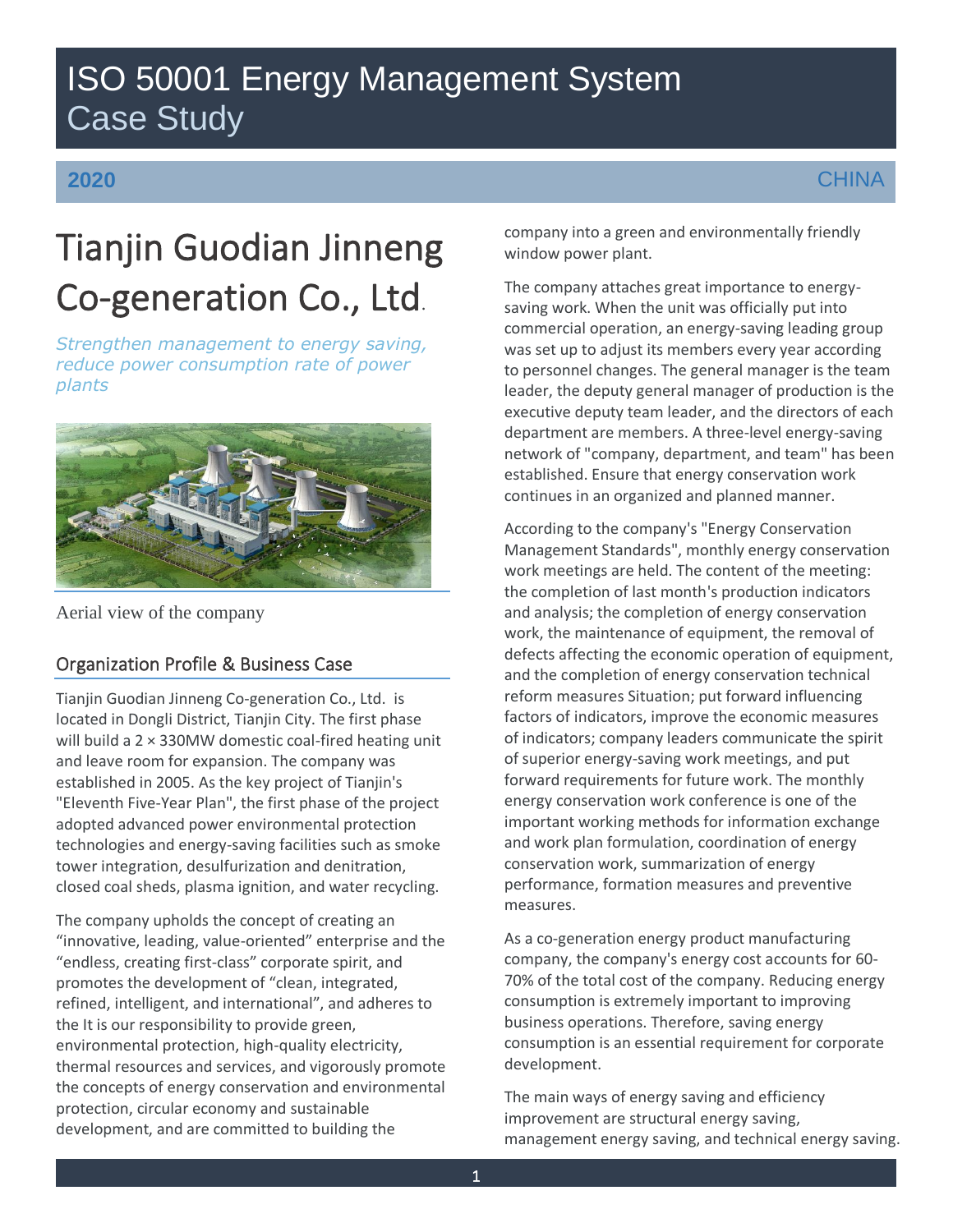**2020 CHINA**

| <b>Case Study Snapshot</b>          |                                                                                           |
|-------------------------------------|-------------------------------------------------------------------------------------------|
| <b>Industry</b>                     | industry                                                                                  |
| <b>Product/Service</b>              | electric power                                                                            |
| Location                            | North Yangbei Road,<br>Fanzhuang Village,<br>Huaming Town,<br>Dongli District,<br>Tianjin |
| <b>Energy management system</b>     | ISO 50001                                                                                 |
| <b>Energy performance</b>           | 2018 to 2019                                                                              |
| improvement period, in years        |                                                                                           |
| Annual average improvement          | 5.87%                                                                                     |
| in energy performance (%)           |                                                                                           |
| Improvement period                  |                                                                                           |
| <b>Total energy saving cost</b>     | 685714\$USD                                                                               |
| Improvement period                  |                                                                                           |
| <b>Energy management system</b>     | 13714\$USD                                                                                |
| implementation costs                |                                                                                           |
| <b>Total energy savings</b>         | 60152.49(GJ)                                                                              |
| during improvement                  |                                                                                           |
| <b>Total CO2 emission reduction</b> | 7850.18( Metric tons                                                                      |
| during improvement                  |                                                                                           |

Among them, management energy saving is the key and foundation of energy saving. Not only can low-cost energy saving be achieved, but also structural energy saving and technical energy saving effects can be consolidated and improved. Promoting system energy management and behavioral implementation according to standards has become the key to improving energy performance. The company officially launched the promotion of the energy management system in 2015, using the energy management system as the main means to improve energy performance, and improving and improving the energy management system in accordance with the "Energy Management System Requirements" standard: establishing an energy policy, strengthening publicity and communication, and improving energy review, adjust energy performance indicator, improve working standards, strengthen supervision and evaluation, so as to form a more efficient, reasonable and interactive energy management system, reduce energy consumption, and promote continuous improvement and improvement of energy performance.

*Looking back at 2015-2019, the company relied on energy energy management system standards to further advance the implementation of the energy management* 

*system, strengthen energy management and equipment governance, and complete the energy-saving goals of the "13th Five-Year Plan" ahead of time; coal power consumption for the units has been decreasing year by year.*  — Li Liqiu, Party Secretary

### Business Benefits

Under the unfavorable conditions of higher environmental protection requirements and lower power generation load rate, the company's power plant power consumption rate fell for two consecutive years in 2018 and 2019, which improved the economic efficiency of the company. Among them, there are factors for equipment transformation and governance, but the role of statistics, calculations, analysis, cause finding, formulating measures, supervising implementation, and summing up and improving the energy management system is normal.

Actively carry out benchmarking work. According to the company's "Energy Efficiency Benchmarking Management Standards", collect external benchmarking data every month and continue to conduct benchmarking work. At the same time, benchmark with the best level of design and history, find gaps, and develop improvement plans.

Through energy related factors identification and energy review, energy performance improvement measures and implementation plans were formulated. From 2018, the coal quality of the coal has changed to a certain extent. The calorific value has been increased, the ash content has been reduced, and the sulfur content has been reduced, which has opened up electricity-saving space: the amount of raw coal required for the same power generation load has been reduced, and fuel-related auxiliary machinery can be operated through Adjusted to reduce the power consumption rate of coal conveyers, coal mills, induced draft fans, blowers, and primary fans; the company has achieved ultra-low emissions in environmental protection indicators in 2015, reducing coal consumption, ash content and sulfur content under the same load Provides favorable conditions for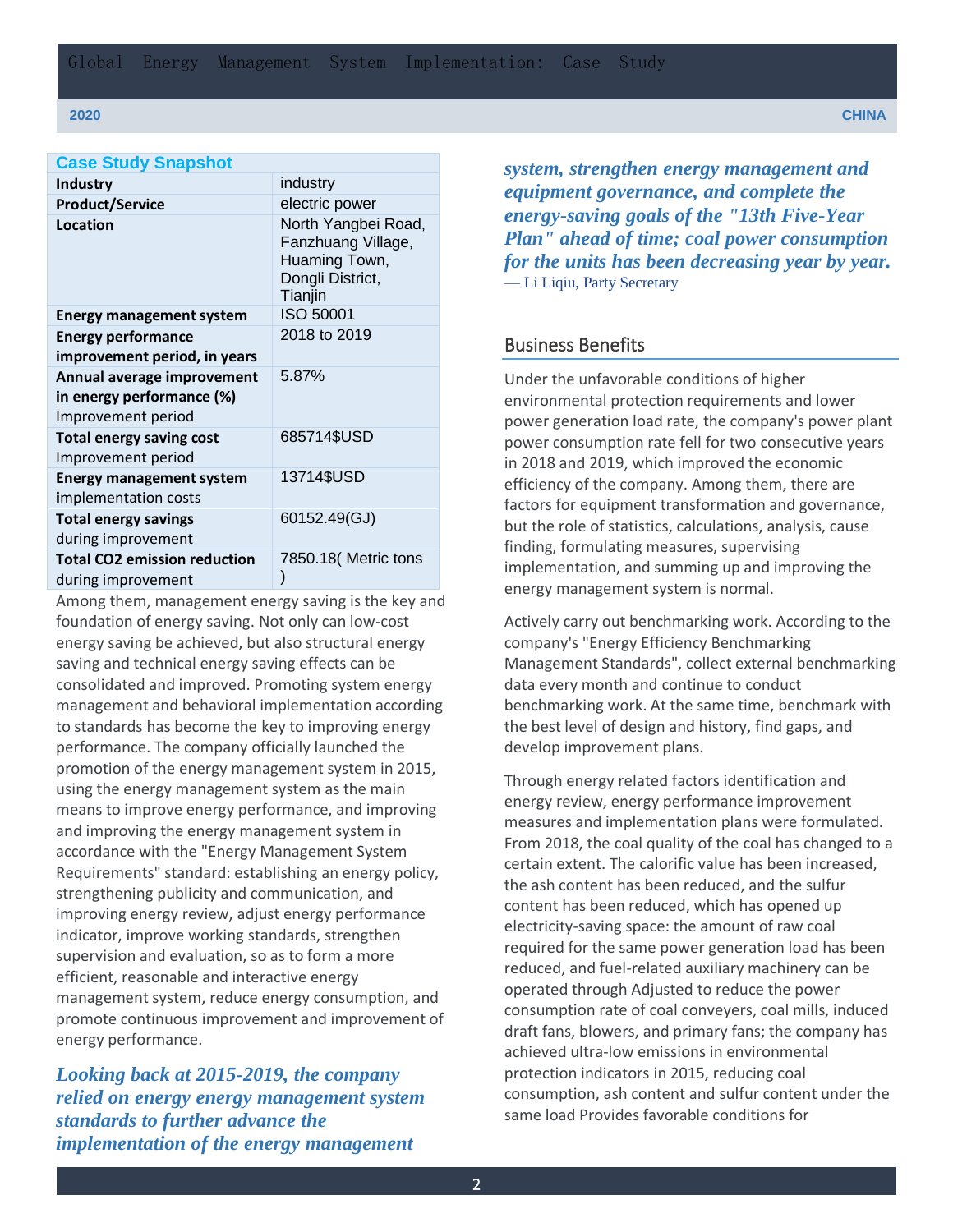environmental protection equipment to reduce power consumption.

Adjusted the number of times of coal loading, from 3 times of daily coal loading to 2 or 3 times of coal loading according to the power generation load change of the unit; optimizing the belt operation method to shorten the coal loading time and idle time of coal transfer belt; And unloading work to reduce the start-up and running time of the bucket wheel stacker; reasonably arrange the stacking according to the quality of incoming coal, and reduce the running distance of the bucket wheel stacker to take coal. Reduced power consumption of coal transport equipment.

After the coal quality changed, the coal mill output test was re-performed, and the optimal loading force curve was drawn, which was downloaded and installed by the thermal control personnel to the control logic. The wear amount of the grinding roller of the coal mill gradually increases with the passage of time, resulting in a decrease in the output of the coal mill. According to the change of the current of the coal mill, the operator will increase the load of the coal mill by a positive offset to reduce the output Impact. When the unit is overhauled, check the wear of the grinding rollers, and overlay welding the grinding rollers whose wear exceeds 20% to restore the equipment performance. In addition, in 2018 and 2019, three coal mills were retrofitted with extremely wear-resistant ceramic grinding rollers to improve the performance of the milling system equipment. The total cost of replacing ceramic grinding rollers is 2.4 million yuan. The above measures reduce the power consumption of coal mills.

Due to the change in the quality of the incoming coal, the coking situation of the boiler is more serious than before, and a series of safety and economic problems such as the increase of exhaust gas temperature have occurred. Xi'an Thermal Power Institute was invited to conduct a combustion adjustment and optimization test on the boiler to improve the combustion, prevent the boiler from coking, and solve the smoke temperature problem. At the same time, the optimal combination of each fan and damper baffle is matched under different loads, and the power consumption of the induced draft fan, blower fan and primary fan is reduced on the

premise of ensuring the optimal combustion oxygen amount and taking into account all the boiler parameters.

After the change of coal quality, the control standards for environmental protection indicators were comprehensively evaluated and demonstrated: the lower the environmental protection indicators, the better. After the indicators are lowered to a certain level, the benefits of reducing the emissions of environmental protection indicators are very low. Emissions are large, neither energy-saving nor environmentally friendly. Therefore, it is determined that the environmental protection emission index shall be reduced by half according to the ultra-low emission standard. Adjusted the working intensity of the electrostatic precipitator, extended the frequency conversion period, lowered the load current, and changed the rapping period; adjusted the ash conveying interval and ash conveying pressure; optimized the number of slurry pumps and slurry concentration of the desulfurization circulating slurry pump And pH control value. On the premise of ensuring environmental protection indicators, the power consumption rate of environmental protection equipment is reduced.

Reduce the consumption of compressed air through non-leakage treatment; adjust the operation mode in a timely manner: under the premise of ensuring the safety of gas consumption, reduce the pressure of the compressed air system, connect the compressed air system for ash transportation and instrumentation in parallel, and reduce the number of spare units for the air compressor And no-load time. Reduced power consumption of compressed air equipment.

According to the test results, it was determined that the head and flow of the circulating water pump did not reach the design values; the efficiency of the condensate pump was low. A pump modification plan is proposed to reduce the power consumption of the pump and increase the vacuum of the turbine. The rebuilding cost of circulating water pump and condensate pump is 2.4 million yuan.

Revise various optimization measures, improve the content of the measures, and solidify them in the operating regulations or operating methods, so that they can truly achieve the optimization effect.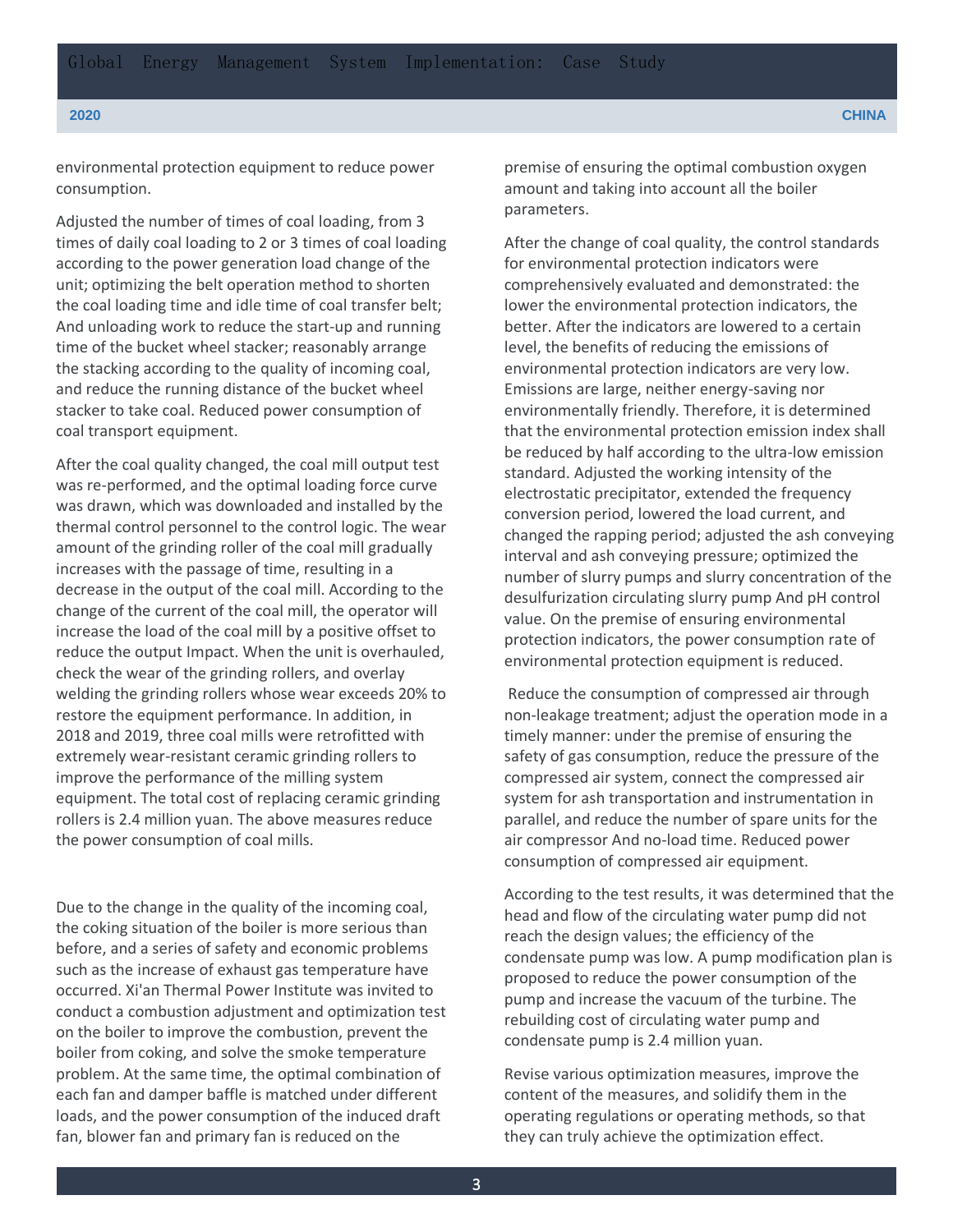Through the above work, the power consumption rate of power plants has been reduced. In 2018, the power plant power consumption rate was 4.43%, a year-onyear decrease of 0.16%. In 2019, the power plant power consumption rate was 4.06%, a year-on-year decrease of 0.38%, and the power consumption was reduced by 16,721,096 kWh. Ton.

#### Plan

1. Understand standards. In 2015, a meeting to promote the construction of an energy management system was held to organize training to improve the personnel's awareness of the energy management system, master the standards, and understand the working procedures of the standards.

2. Strengthen organizational leadership. In order to do a good job in energy management, the company set up an energy management system construction leadership group and working group headed by the deputy general manager of production, clarified their respective responsibilities, and worked out an energy management system construction work plan. Appointed energy manager representative.

3. Improve energy management system documents. In accordance with the requirements of the energy management system, the company has formulated the "Energy Management Manual", "Energy Review Management Standards", revised 31 systems and working standards, and provided the operating basis of the system from the system and standards.

4. Establish an energy policy. The company's energy policy was determined to be "saving, environmentally friendly, efficient, safe, and legally advancing power generation and heating services", providing a direction and framework for energy conservation work, and establishing the status of energy performance improvement in the company's strategy.

5. Scientific strategy. According to the annual main production index plan issued by the superior company, the company issued an energy index plan based on factors such as the estimated power generation amount and the actual energy consumption level of the equipment, and decomposed it on a monthly basis. In order to ensure the completion of energy targets, in

accordance with maintenance and production conditions and capital plans, formulate energy-saving measures including strengthening management, optimization and adjustment, standardized maintenance, and technological transformation to ensure the completion of energy targets and energy goals.

6. Ensure measurement accuracy. Inspection, calibration and use of measuring instruments in accordance with various standards and guidelines. The real-time production data is transmitted to the centralized control system, and the production process is precisely regulated through the automatic control system, thereby ensuring the energy efficiency level of the equipment.

7. The company's production data is uploaded to the SIS system, and online calculation and analysis of energy consumption indicators are conducted. Based on the results of the consumption difference analysis, production adjustments are guided, set values of automatic adjustments are adjusted by human intervention, and the best matching relationship between different equipment and systems is adjusted, thereby reducing Overall energy consumption level.

8. The energy management system enables enterprises to continuously improve themselves, and has established three key mechanisms: external energysaving technologies and information collection, analysis, and application mechanisms; internal self-evaluation and improvement mechanisms; internal incentive mechanisms to ensure that the energy management system supports the company's Strategic improvement and continuous improvement of goals.

*"Continuously revise and improve corporate standards, and promote further improvement of corporate management. The awareness of energy conservation has steadily increased, and preventive and corrective measures have been put in place. Actively adapt to changes in the situation, and energy-saving and environmentally-friendly enterprises have achieved greater success."* 

—Li Liqiu, Party Secretary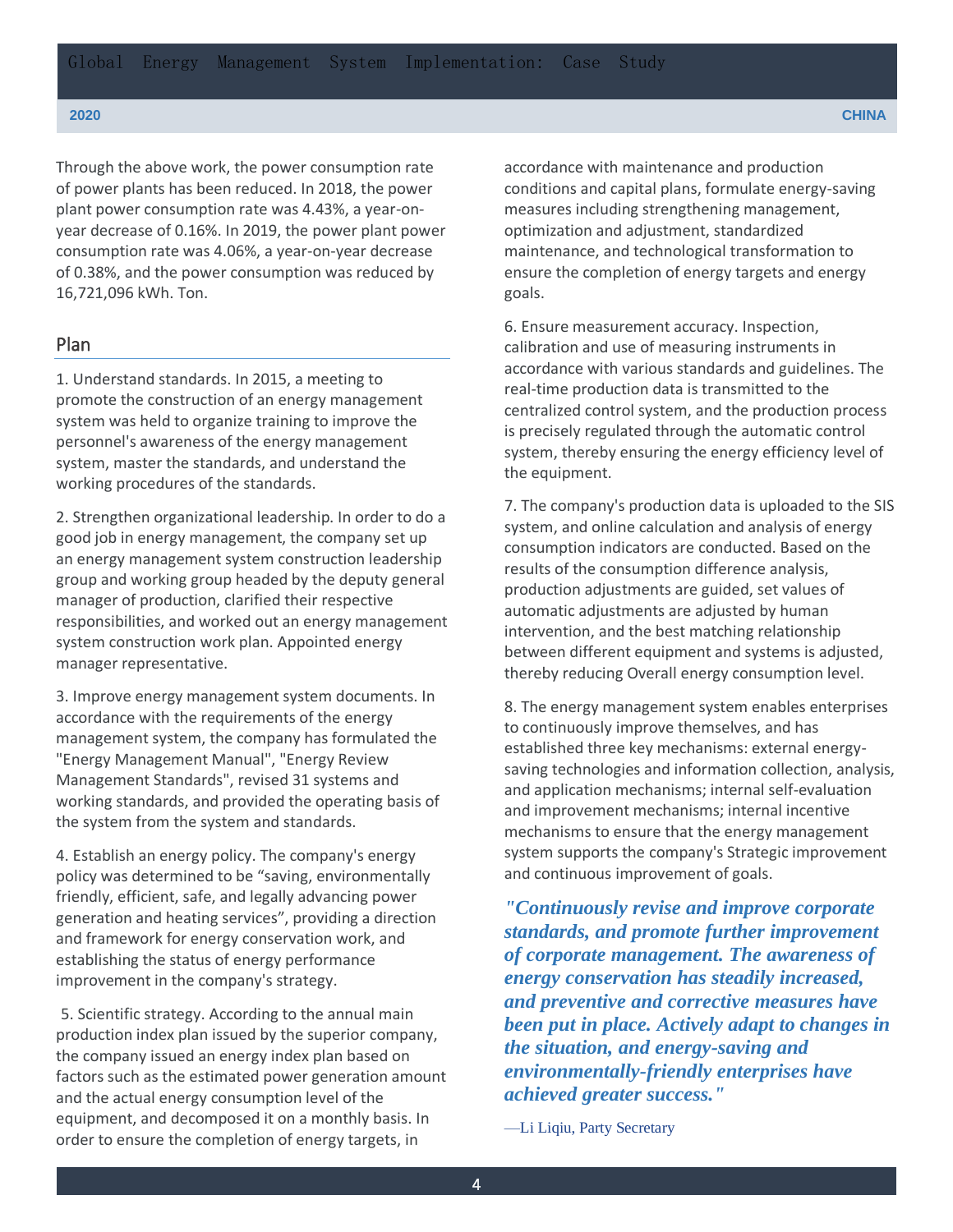#### Do, Check, Act

Under the leadership of the company's energy-saving leadership group, rely on the energy management system, strengthen energy-saving management, continuously conduct energy reviews, optimize energy performance parameters, implement annual energysaving measures, continuously improve various energy performance parameters, and continuously improve the energy management system.

A, Constantly revising and improving corporate standards to promote further improvement in energy management.

1. Revision of systems and guidelines. In 2017, the company revised and improved its management system, unified it as a management standard, and assigned a unified number for implementation. These include energy-saving standards such as the Energy Review Management Standard and the Energy-Saving Supervision and Management Standard. In the subsequent years, the standards will be revised and approved according to internal and external changes, and the "Energy Management Manual" and "Energy Saving Incentives and Assessment Management Measures" will be incorporated into the standard system. The working guidelines are revised every year according to the equipment condition and the results of analysis and evaluation. Ensure the compliance, timeliness and applicability of the system and guidelines.

2. Ensure compliance. Collect the latest applicable version and newly issued laws, regulations, rules and regulations and standards every year, and form a document and report it to the general manager's work department for release in the company. Promptly revise the enterprise standards in a timely manner, check the compliance of actual work, and implement the latest requirements.

B, Dynamically adjust the organizational structure of the energy management system to ensure the effectiveness of energy conservation management.

1. Improve the effectiveness of energy conservation management. In order to cope with changes in the situation, overcome adverse factors, and improve the company's economic benefits, a company's energysaving and consumption-reduction planning leadership team was established for 3-5 years. The company's "Energy Saving and Consumption Reduction Plan for 3-5 Years" was compiled, and it was revised on an annual basis according to the implementation situation, changes in objective conditions, and self-examination results of energy conservation and consumption reduction work. The procurement of energy products and services has been improved in accordance with the requirements of the energy management system to ensure energy performance. Put forward more specific requirements for the parties serving the company that affect energy performance, and make energy management more comprehensive. Continue to carry out energy management system certification and identify weaknesses and improvement opportunities through certification. In 2019, the company passed the recertification audit of the CEC (Beijing)Testing  $\&$ Certification Center Co., Ltd.

2. Improve energy-saving optimization measures. Adhere to the small indicator competition, adopt the small indicator online assessment system, collect statistics on small indicators, carry out five-value comparison and ranking, adhere to the principle of "who adjusts, who benefits, multi-adjust, and multireward", increase incentives, and mobilize operating personnel to save energy Work motivation. Strengthen fine-tuning adjustments, make timely adjustments and optimizations through monitoring and analysis system and management personnel comparison, comprehensive analysis results, and maximize the energy-saving benefits of equipment.

3. Actively implement energy-saving maintenance and technical transformation measures. In 2019, the company formulated and issued 75 energy-saving measures in 5 major categories, and completed and achieved 71 of the expected targets throughout the year. It began work, partially completed 3 items, and failed to implement 1 item, with a completion rate of 96.67%. Ensure the smooth completion of the energy target plan.

C, Advancing with the times, actively adapting to the new economic normal, and realizing energy performance improvements. 1. Achieve energy goals. In 2019, the power generation rate of power plants has been completed by 4.06%, 0.84% lower than planned,